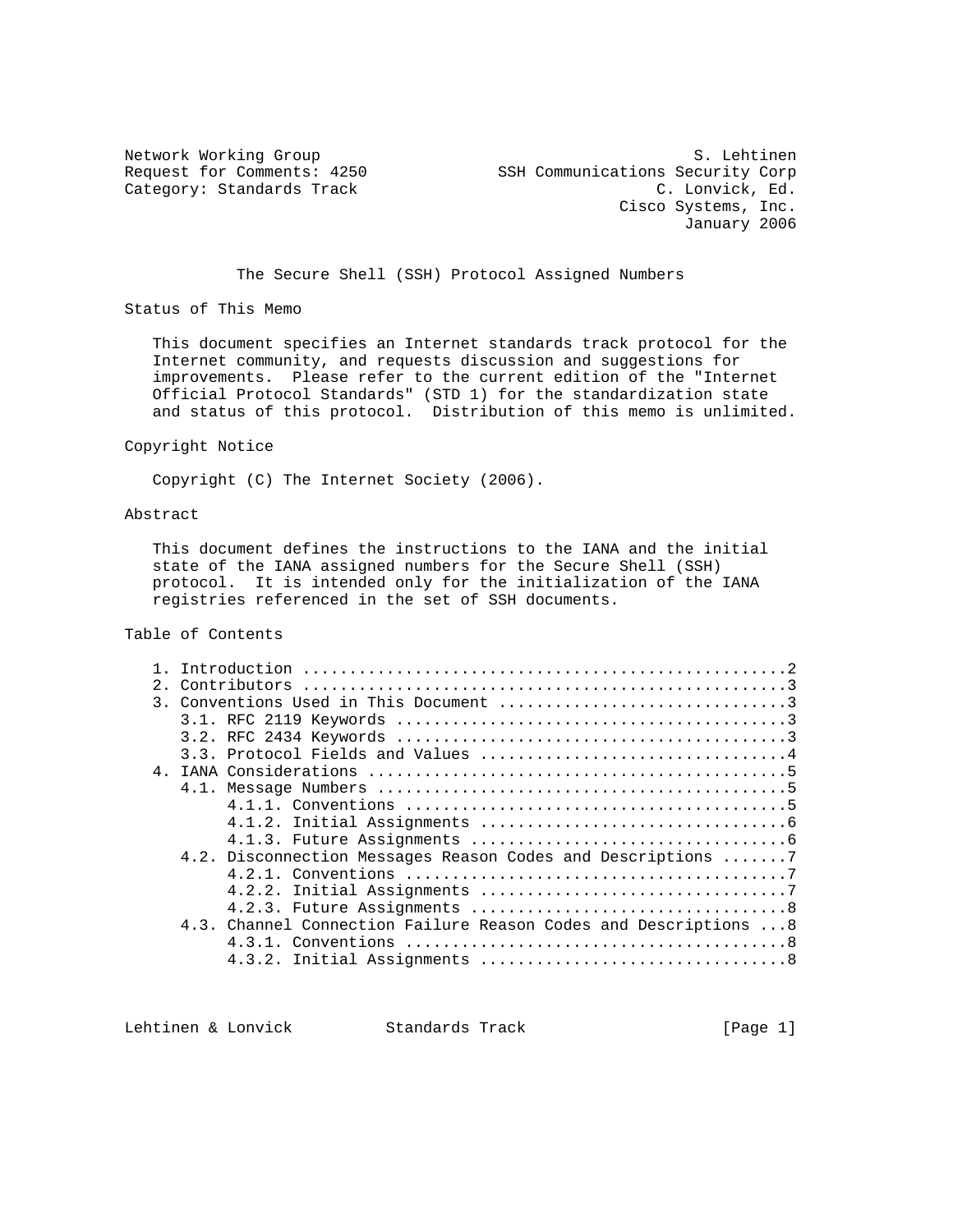|  | 4.4. Extended Channel Data Transfer data_type_code and Data  9 |  |
|--|----------------------------------------------------------------|--|
|  |                                                                |  |
|  |                                                                |  |
|  |                                                                |  |
|  | 4.5. Pseudo-Terminal Encoded Terminal Modes 10                 |  |
|  |                                                                |  |
|  |                                                                |  |
|  | 4.5.3. Future Assignments 12                                   |  |
|  |                                                                |  |
|  | 4.6.1. Conventions for Names 13                                |  |
|  | 4.6.2. Future Assignments of Names 13                          |  |
|  |                                                                |  |
|  | 4.8. Authentication Method Names 14                            |  |
|  | 4.9. Connection Protocol Assigned Names 14                     |  |
|  | 4.9.1. Connection Protocol Channel Types 14                    |  |
|  | 4.9.2. Connection Protocol Global Request Names 14             |  |
|  | 4.9.3. Connection Protocol Channel Request Names 15            |  |
|  | 4.9.4. Initial Assignment of Signal Names 15                   |  |
|  | 4.9.5. Connection Protocol Subsystem Names 15                  |  |
|  |                                                                |  |
|  | 4.11.1. Encryption Algorithm Names 16                          |  |
|  | 4.11.2. MAC Algorithm Names 17                                 |  |
|  | 4.11.3. Public Key Algorithm Names 17                          |  |
|  | 4.11.4. Compression Algorithm Names 17                         |  |
|  |                                                                |  |
|  |                                                                |  |
|  |                                                                |  |
|  |                                                                |  |
|  |                                                                |  |
|  |                                                                |  |
|  |                                                                |  |

# 1. Introduction

 This document does not define any new protocols. It is intended only to create the initial state of the IANA databases for the SSH protocol and also contains instructions for future assignments. Except for one HISTORIC algorithm generally regarded as obsolete, this document does not define any new protocols or number ranges not already defined in: [SSH-ARCH], [SSH-TRANS], [SSH-USERAUTH], [SSH-CONNECT].

Lehtinen & Lonvick Standards Track [Page 2]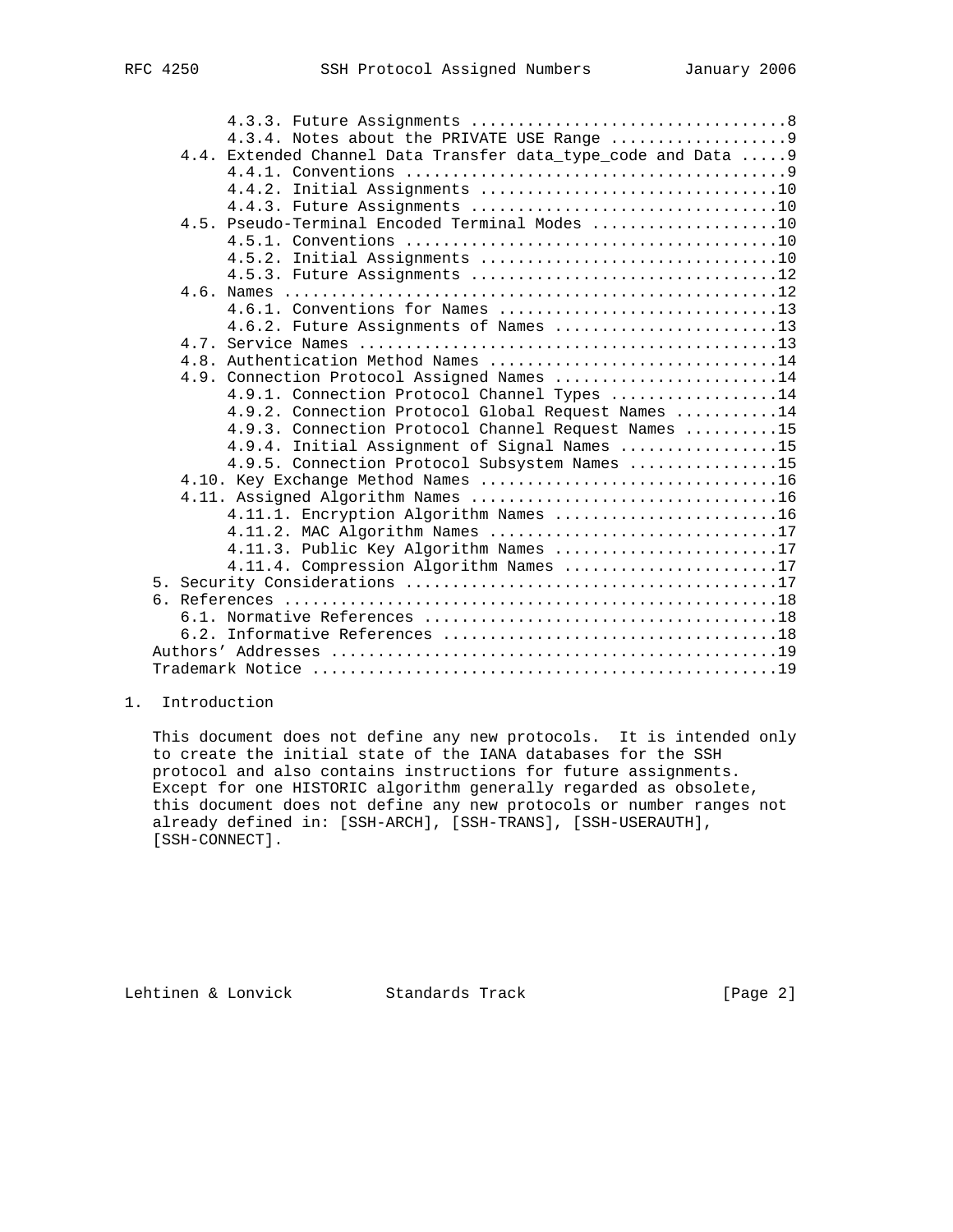# 2. Contributors

 The major original contributors of this set of documents have been: Tatu Ylonen, Tero Kivinen, Timo J. Rinne, Sami Lehtinen (all of SSH Communications Security Corp), and Markku-Juhani O. Saarinen (University of Jyvaskyla). Darren Moffat was the original editor of this set of documents and also made very substantial contributions.

 Many people contributed to the development of this document over the years. People who should be acknowledged include Mats Andersson, Ben Harris, Bill Sommerfeld, Brent McClure, Niels Moller, Damien Miller, Derek Fawcus, Frank Cusack, Heikki Nousiainen, Jakob Schlyter, Jeff Van Dyke, Jeffrey Altman, Jeffrey Hutzelman, Jon Bright, Joseph Galbraith, Ken Hornstein, Markus Friedl, Martin Forssen, Nicolas Williams, Niels Provos, Perry Metzger, Peter Gutmann, Simon Josefsson, Simon Tatham, Wei Dai, Denis Bider, der Mouse, and Tadayoshi Kohno. Listing their names here does not mean that they endorse this document, but that they have contributed to it.

3. Conventions Used in This Document

### 3.1. RFC 2119 Keywords

 All documents related to the SSH protocols shall use the keywords "MUST", "MUST NOT", "REQUIRED", "SHALL", "SHALL NOT", "SHOULD", "SHOULD NOT", "RECOMMENDED", "MAY", and "OPTIONAL" to describe requirements. These keywords are to be interpreted as described in [RFC2119].

# 3.2. RFC 2434 Keywords

 The keywords "PRIVATE USE", "HIERARCHICAL ALLOCATION", "FIRST COME FIRST SERVED", "EXPERT REVIEW", "SPECIFICATION REQUIRED", "IESG APPROVAL", "IETF CONSENSUS", and "STANDARDS ACTION" that appear in this document when used to describe namespace allocation are to be interpreted as described in [RFC2434]. These designations are repeated in this document for clarity.

 PRIVATE USE - For private or local use only, with the type and purpose defined by the local site. No attempt is made to prevent multiple sites from using the same value in different (and incompatible) ways. There is no need for IANA to review such assignments and assignments are not generally useful for interoperability.

Lehtinen & Lonvick Standards Track [Page 3]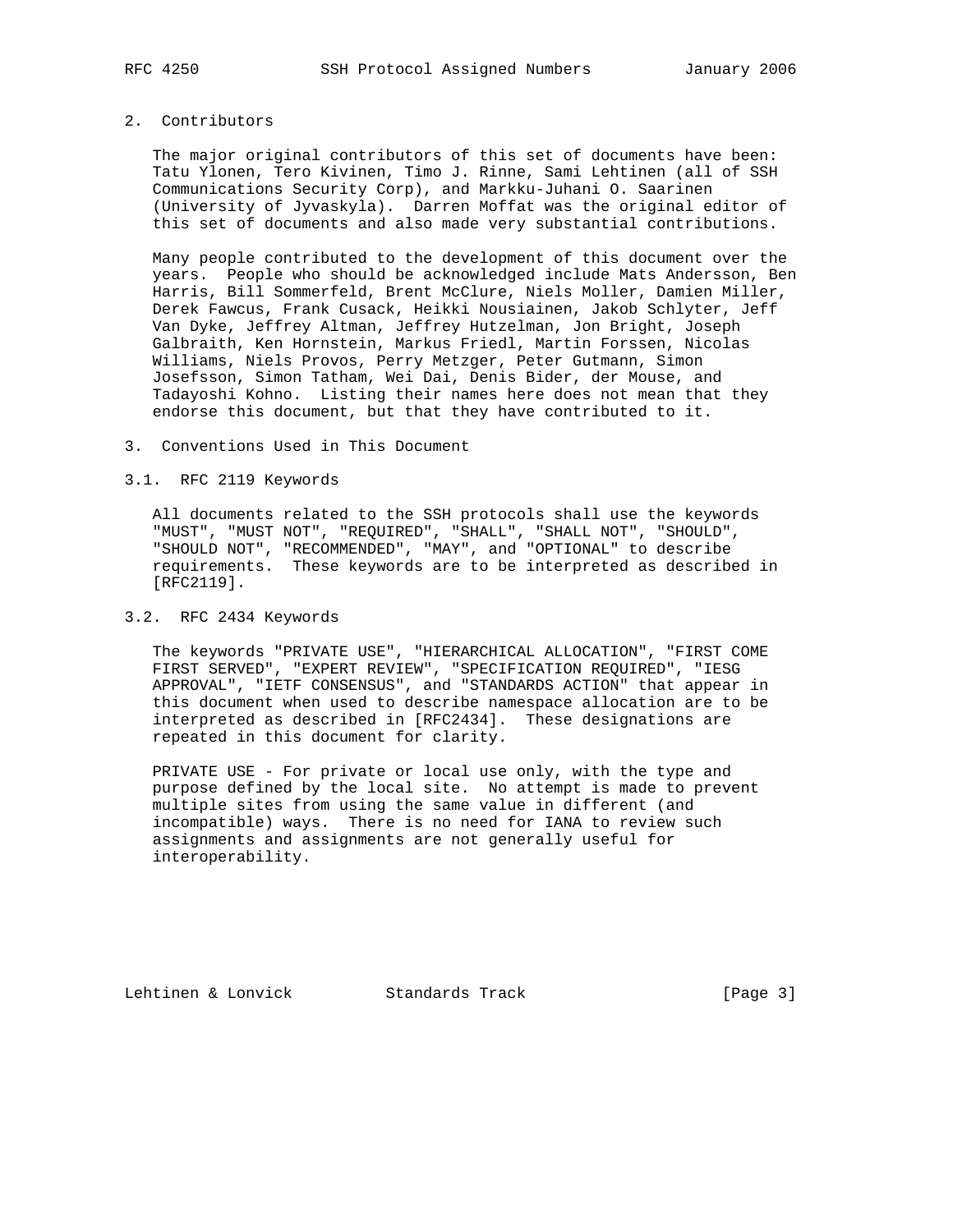HIERARCHICAL ALLOCATION - Delegated managers can assign values provided they have been given control over that part of the name space. IANA controls the higher levels of the namespace according to one of the other policies.

 FIRST COME FIRST SERVED - Anyone can obtain an assigned number, so long as they provide a point of contact and a brief description of what the value would be used for. For numbers, the exact value is generally assigned by the IANA; with names, specific names are usually requested.

EXPERT REVIEW - approval by a Designated Expert is required.

 SPECIFICATION REQUIRED - Values and their meaning must be documented in an RFC or other permanent and readily available reference, in sufficient detail so that interoperability between independent implementations is possible.

 IESG APPROVAL - New assignments must be approved by the IESG, but there is no requirement that the request be documented in an RFC (though the IESG has discretion to request documents or other supporting materials on a case-by-case basis).

 IETF CONSENSUS - New values are assigned through the IETF consensus process. Specifically, new assignments are made via RFCs approved by the IESG. Typically, the IESG will seek input on prospective assignments from appropriate persons (e.g., a relevant Working Group if one exists).

 STANDARDS ACTION - Values are assigned only for Standards Track RFCs approved by the IESG.

3.3. Protocol Fields and Values

 Protocol fields and possible values to fill them are defined in this set of documents. Protocol fields will be defined in the message definitions. As an example, SSH\_MSG\_CHANNEL\_DATA is defined as follows.

| byte   | SSH MSG CHANNEL DATA |
|--------|----------------------|
| uint32 | recipient channel    |
| string | data                 |

 Throughout these documents, when the fields are referenced, they will appear within single quotes. When values to fill those fields are referenced, they will appear within double quotes. Using the above example, possible values for 'data' are "foo" and "bar".

Lehtinen & Lonvick Standards Track [Page 4]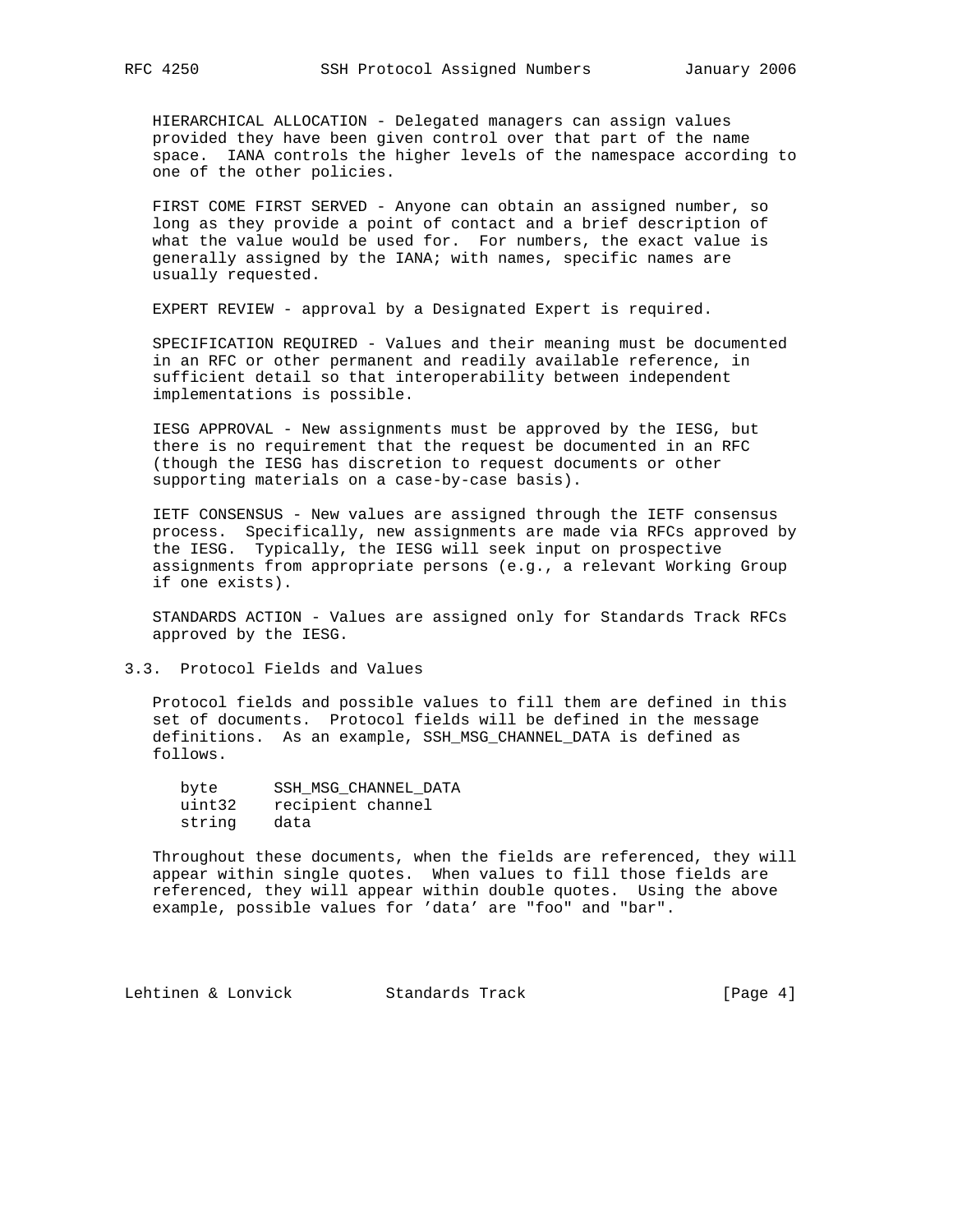4. IANA Considerations

 This entire document is the IANA considerations for the SSH protocol, as defined in [SSH-ARCH], [SSH-TRANS], [SSH-USERAUTH], [SSH-CONNECT]. This section contains conventions used in naming the namespaces, the initial state of the registry, and instructions for future assignments.

4.1. Message Numbers

 The Message Number is a byte value that describes the payload of a packet.

4.1.1. Conventions

 Protocol packets have message numbers in the range 1 to 255. These numbers are allocated as follows:

Transport layer protocol:

| 1 to 19  | Transport layer generic (e.g., disconnect, ignore,  |
|----------|-----------------------------------------------------|
|          | debug, etc.)                                        |
| 20 to 29 | Algorithm negotiation                               |
| 30 to 49 | Key exchange method specific (numbers can be reused |
|          | for different authentication methods)               |

User authentication protocol:

- 50 to 59 User authentication generic
- 60 to 79 User authentication method specific (numbers can be reused for different authentication methods)

Connection protocol:

 80 to 89 Connection protocol generic 90 to 127 Channel related messages

Reserved for client protocols:

128 to 191 Reserved

Local extensions:

192 to 255 Local extensions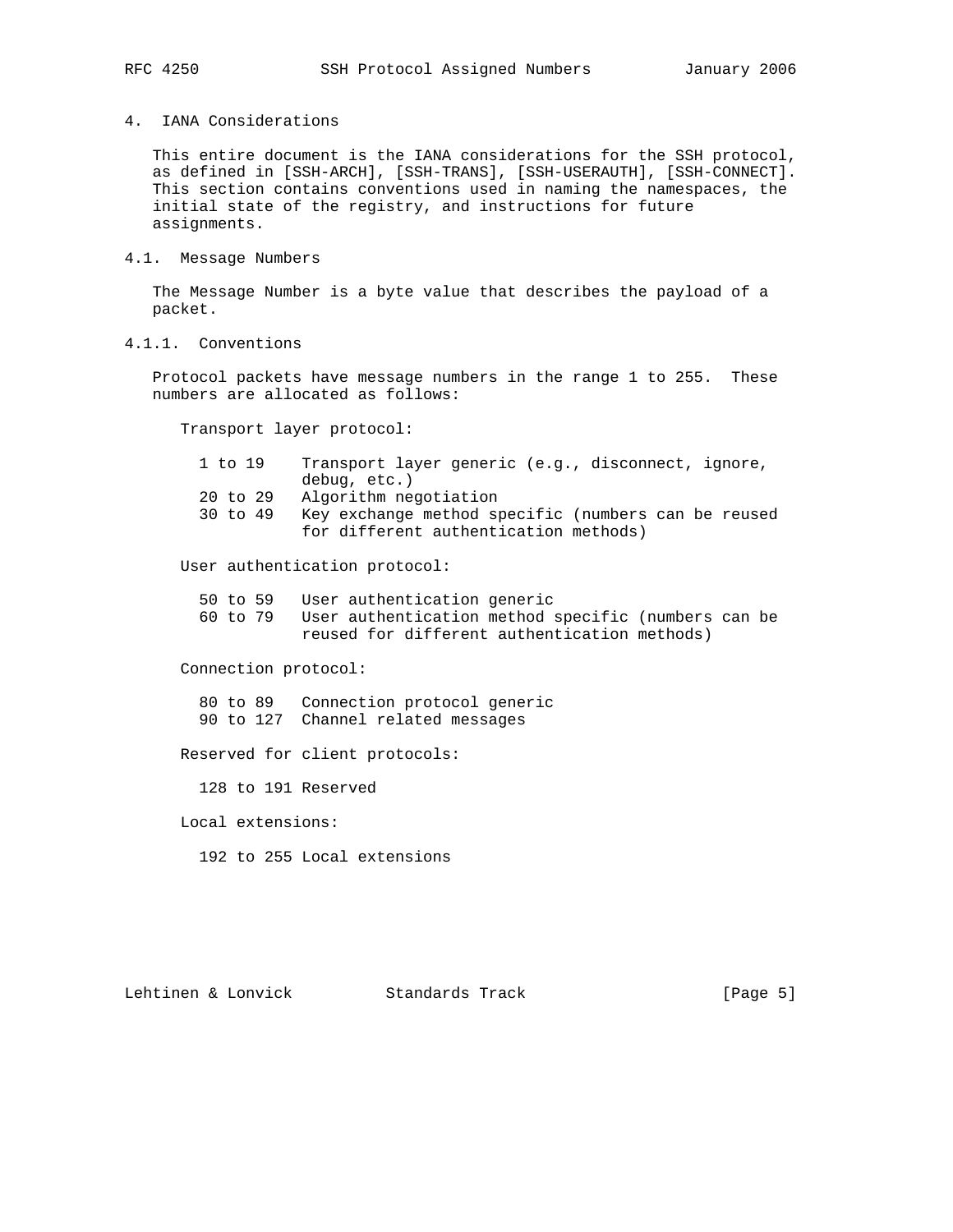# 4.1.2. Initial Assignments

 The following table identifies the initial assignments of the Message ID values.

| Message ID                        | Value          | Reference      |
|-----------------------------------|----------------|----------------|
|                                   |                |                |
| SSH MSG DISCONNECT                | 1              | [SSH-TRANS]    |
| SSH_MSG_IGNORE                    | $\overline{a}$ | [SSH-TRANS]    |
| SSH MSG UNIMPLEMENTED             | 3              | [SSH-TRANS]    |
| SSH MSG DEBUG                     | $\overline{4}$ | [SSH-TRANS]    |
| SSH MSG SERVICE REOUEST           | 5              | [SSH-TRANS]    |
| SSH MSG SERVICE ACCEPT            | 6              | [SSH-TRANS]    |
| SSH MSG KEXINIT                   | 20             | [SSH-TRANS]    |
| <b>SSH MSG NEWKEYS</b>            | 21             | [SSH-TRANS]    |
| SSH_MSG_USERAUTH_REQUEST          | 50             | [SSH-USERAUTH] |
| SSH MSG USERAUTH FAILURE          | 51             | [SSH-USERAUTH] |
| SSH MSG USERAUTH SUCCESS          | 52             | [SSH-USERAUTH] |
| SSH MSG USERAUTH BANNER           | 53             | [SSH-USERAUTH] |
| SSH MSG GLOBAL REQUEST            | 80             | [SSH-CONNECT]  |
| SSH MSG REOUEST SUCCESS           | 81             | [SSH-CONNECT]  |
| SSH MSG REQUEST FAILURE           | 82             | [SSH-CONNECT]  |
| SSH MSG CHANNEL OPEN              | 90             | [SSH-CONNECT]  |
| SSH_MSG_CHANNEL_OPEN_CONFIRMATION | 91             | [SSH-CONNECT]  |
| SSH MSG CHANNEL OPEN FAILURE      | 92             | [SSH-CONNECT]  |
| SSH MSG CHANNEL WINDOW ADJUST     | 93             | [SSH-CONNECT]  |
| SSH MSG CHANNEL DATA              | 94             | [SSH-CONNECT]  |
| SSH_MSG_CHANNEL_EXTENDED_DATA     | 95             | [SSH-CONNECT]  |
| SSH MSG CHANNEL EOF               | 96             | [SSH-CONNECT]  |
| SSH MSG CHANNEL CLOSE             | 97             | [SSH-CONNECT]  |
| SSH MSG CHANNEL REOUEST           | 98             | [SSH-CONNECT]  |
| SSH MSG CHANNEL SUCCESS           | 99             | [SSH-CONNECT]  |
| SSH MSG CHANNEL FAILURE           | 100            | [SSH-CONNECT]  |

# 4.1.3. Future Assignments

 Requests for assignments of new message numbers in the range of 1 to 29, 50 to 59, and 80 to 127 MUST be done through the STANDARDS ACTION method, as described in [RFC2434].

 The meanings of message numbers in the range of 30 to 49 are specific to the key exchange method in use, and their meaning will be specified by the definition of that method.

Lehtinen & Lonvick Standards Track [Page 6]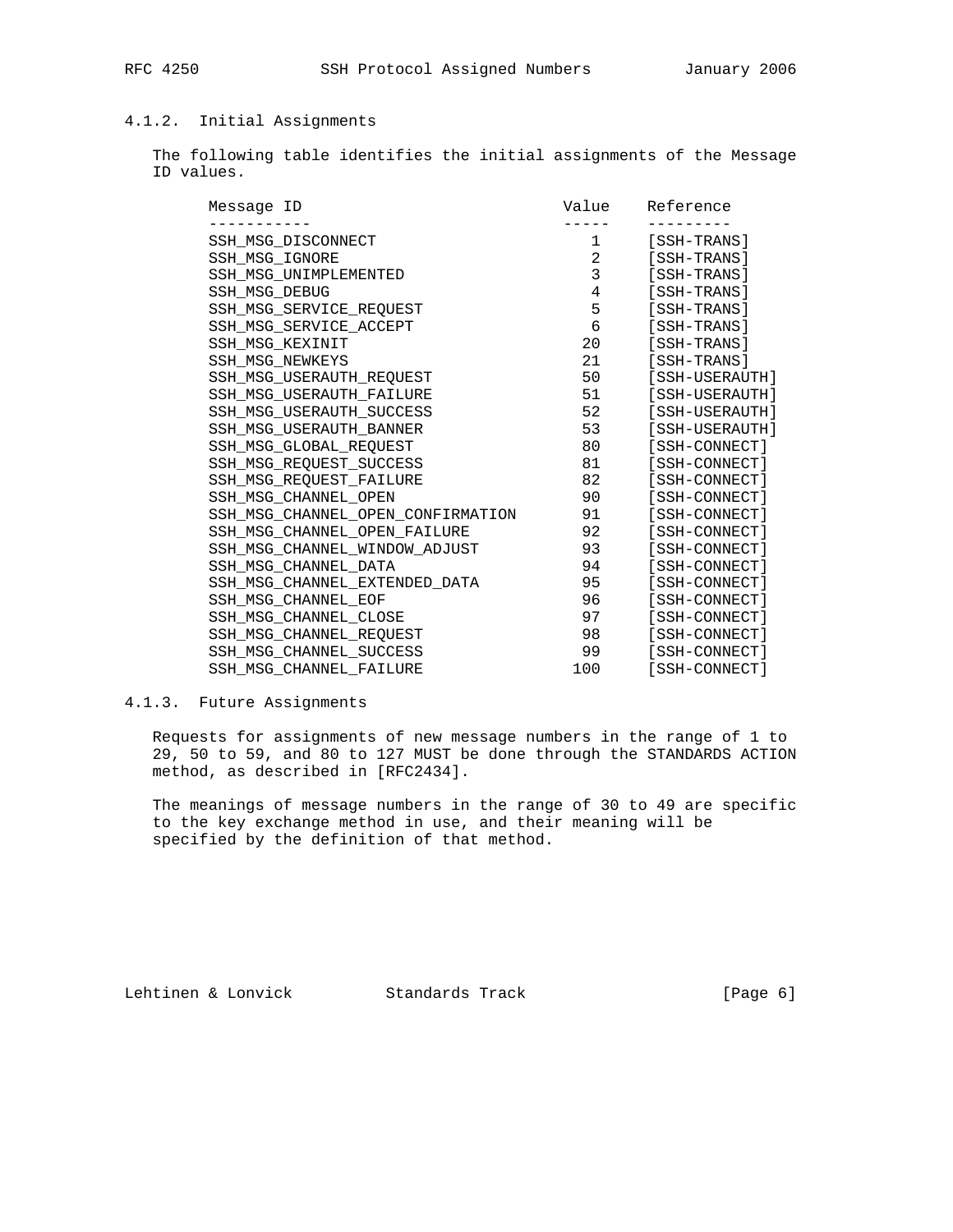The meanings of message numbers in the range of 60 to 79 are specific to the user authentication method in use, and their meaning will be specified by the definition of that method.

 Requests for assignments of new message numbers in the range of 128 to 191 MUST be done through the IETF CONSENSUS method, as described in [RFC2434].

 The IANA will not control the message numbers in the range of 192 through 255. This range will be left for PRIVATE USE.

# 4.2. Disconnection Messages Reason Codes and Descriptions

 The Disconnection Message 'reason code' is a uint32 value. The associated Disconnection Message 'description' is a human-readable message that describes the disconnect reason.

# 4.2.1. Conventions

 Protocol packets containing the SSH\_MSG\_DISCONNECT message MUST have Disconnection Message 'reason code' values in the range of 0x00000001 to 0xFFFFFFFF. These are described in [SSH-TRANS].

### 4.2.2. Initial Assignments

 The following table identifies the initial assignments of the SSH\_MSG\_DISCONNECT 'description' and 'reason code' values.

| Symbolic Name                                 | reason code |  |
|-----------------------------------------------|-------------|--|
|                                               |             |  |
| SSH_DISCONNECT_HOST_NOT_ALLOWED_TO_CONNECT    |             |  |
| SSH DISCONNECT PROTOCOL ERROR                 | 2           |  |
| SSH_DISCONNECT_KEY_EXCHANGE_FAILED            |             |  |
| SSH DISCONNECT RESERVED                       | 4           |  |
| SSH_DISCONNECT_MAC_ERROR                      | 5           |  |
| SSH DISCONNECT COMPRESSION ERROR              | 6           |  |
| SSH DISCONNECT SERVICE NOT AVAILABLE          |             |  |
| SSH DISCONNECT PROTOCOL VERSION NOT SUPPORTED | 8           |  |
| SSH_DISCONNECT_HOST_KEY_NOT_VERIFIABLE        | 9           |  |
| SSH DISCONNECT CONNECTION LOST                | 10          |  |
| SSH DISCONNECT BY APPLICATION                 | 11          |  |
| SSH DISCONNECT TOO MANY CONNECTIONS           | 12          |  |
| SSH DISCONNECT AUTH CANCELLED BY USER         | 13          |  |
| SSH DISCONNECT NO MORE AUTH METHODS AVAILABLE | 14          |  |
| SSH DISCONNECT ILLEGAL USER NAME              | 15          |  |

Lehtinen & Lonvick Standards Track [Page 7]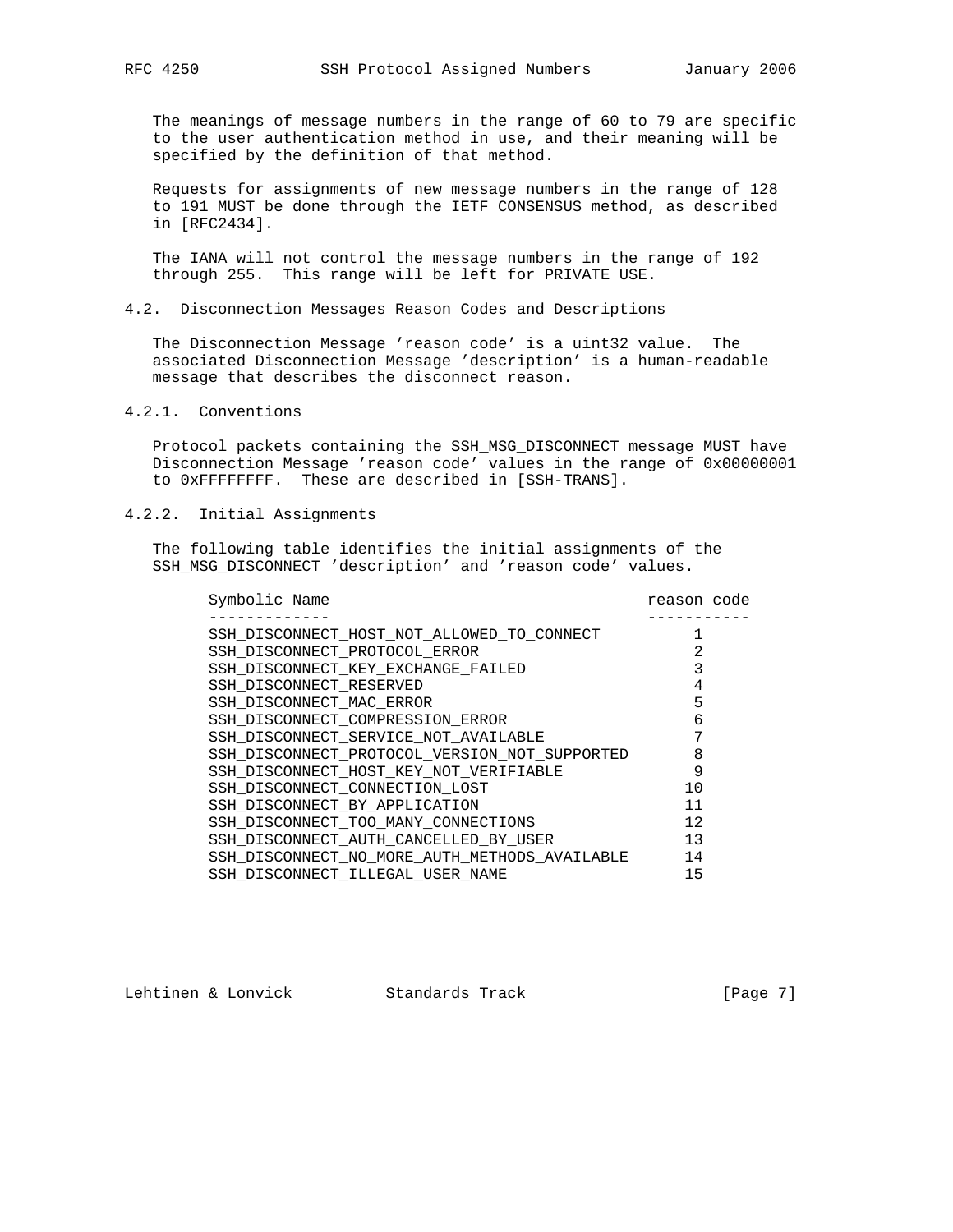#### 4.2.3. Future Assignments

 Disconnection Message 'reason code' values MUST be assigned sequentially. Requests for assignments of new Disconnection Message 'reason code' values, and their associated Disconnection Message 'description' text, in the range of 0x00000010 through 0xFDFFFFFF, MUST be done through the IETF CONSENSUS method, as described in [RFC2434]. The IANA will not assign Disconnection Message 'reason code' values in the range of 0xFE000000 through 0xFFFFFFFF. Disconnection Message 'reason code' values in that range are left for PRIVATE USE, as described in [RFC2434].

4.3. Channel Connection Failure Reason Codes and Descriptions

 The Channel Connection Failure 'reason code' is a uint32 value. The associated Channel Connection Failure 'description' text is a human readable message that describes the channel connection failure reason. This is described in [SSH-CONNECT].

#### 4.3.1. Conventions

 Protocol packets containing the SSH\_MSG\_CHANNEL\_OPEN\_FAILURE message MUST have Channel Connection Failure 'reason code' values in the range of 0x00000001 to 0xFFFFFFFF.

# 4.3.2. Initial Assignments

 The initial assignments for the 'reason code' values and 'description' values are given in the table below. Note that the values for the 'reason code' are given in decimal format for readability, but they are actually uint32 values.

| Symbolic Name                        | reason code |
|--------------------------------------|-------------|
|                                      |             |
| SSH OPEN ADMINISTRATIVELY PROHIBITED |             |
| SSH OPEN CONNECT FAILED              |             |
| SSH OPEN UNKNOWN CHANNEL TYPE        | ર           |
| SSH OPEN RESOURCE SHORTAGE           |             |

### 4.3.3. Future Assignments

 Channel Connection Failure 'reason code' values MUST be assigned sequentially. Requests for assignments of new Channel Connection Failure 'reason code' values, and their associated Channel Connection Failure 'description string', in the range of 0x00000005 to 0xFDFFFFFF MUST be done through the IETF CONSENSUS method, as described in [RFC2434]. The IANA will not assign Channel Connection

Lehtinen & Lonvick Standards Track [Page 8]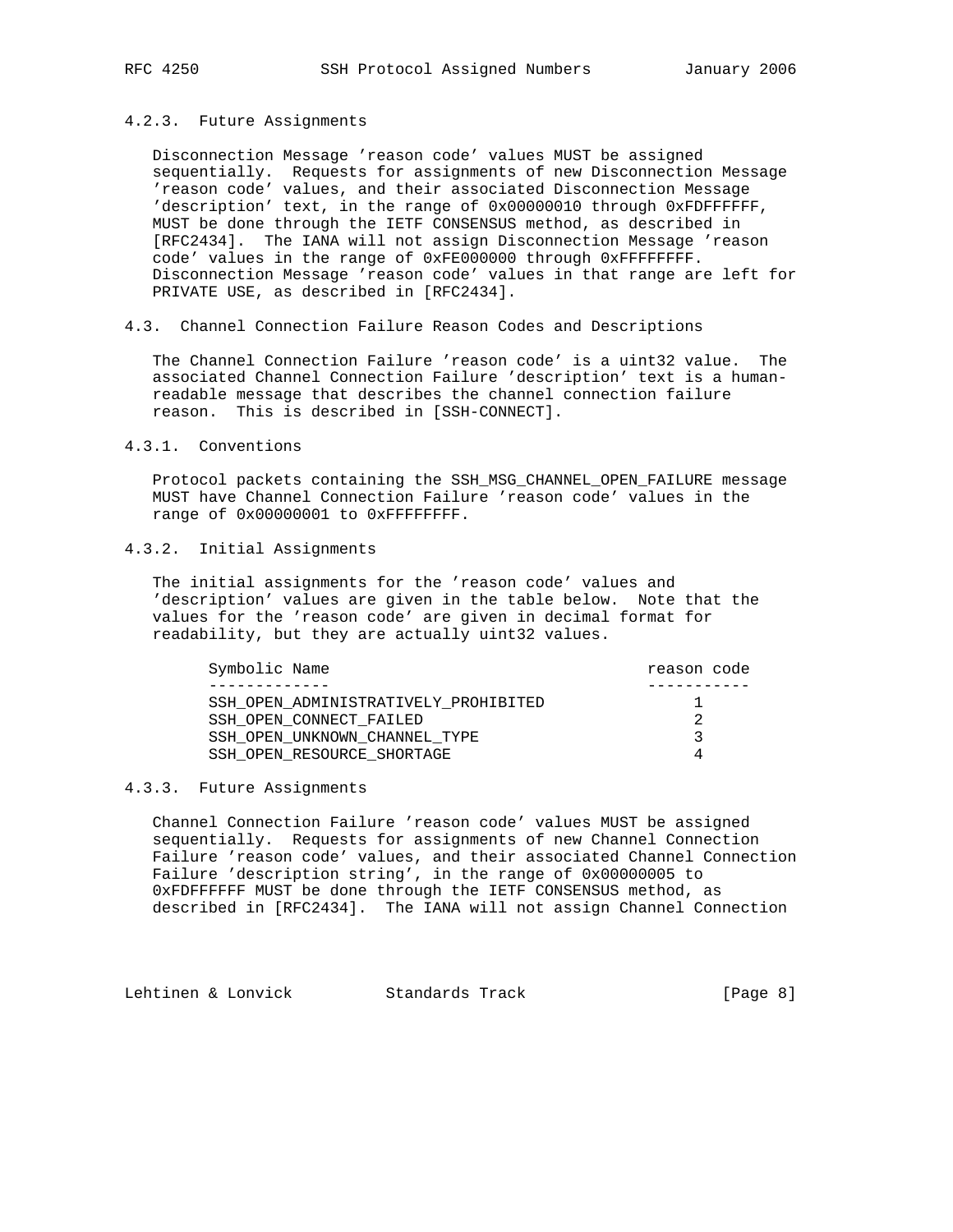Failure 'reason code' values in the range of 0xFE000000 to 0xFFFFFFFF. Channel Connection Failure 'reason code' values in that range are left for PRIVATE USE, as described in [RFC2434].

4.3.4. Notes about the PRIVATE USE Range

 While it is understood that the IANA will have no control over the range of 0xFE000000 to 0xFFFFFFFF, this range will be split in two parts and administered by the following conventions.

- o The range of 0xFE000000 to 0xFEFFFFFF is to be used in conjunction with locally assigned channels. For example, if a channel is proposed with a 'channel type' of "example\_session@example.com" but fails, then the server will respond with either a 'reason code' assigned by the IANA (as listed above and in the range of 0x00000001 to 0xFDFFFFFF), or with a locally assigned value in the range of 0xFE000000 to 0xFEFFFFFF. Naturally, if the server does not understand the proposed 'channel type', even if it is a locally defined 'channel type', then the 'reason code' MUST be 0x00000003, as described above. If the server does understand the 'channel type', but the channel still fails to open, then the server SHOULD respond with a locally assigned 'reason code' value that is consistent with the proposed local 'channel type'. It is assumed that practitioners will first attempt to use the IANA assigned 'reason code' values and then document their locally assigned 'reason code' values.
- o There are no restrictions or suggestions for the range starting with 0xFF. No interoperability is expected for anything used in this range. Essentially, it is for experimentation.
- 4.4. Extended Channel Data Transfer data\_type\_code and Data

 The Extended Channel Data Transfer 'data\_type\_code' is a uint32 value. The associated Extended Channel Data Transfer 'data' is a human-readable message that describes the type of data allowed to be transferred in the channel.

# 4.4.1. Conventions

 Protocol packets containing the SSH\_MSG\_CHANNEL\_EXTENDED\_DATA message MUST have Extended Channel Data Transfer 'data\_type\_code' values in the range of 0x00000001 to 0xFFFFFFFF. This is described in [SSH-CONNECT].

Lehtinen & Lonvick Standards Track [Page 9]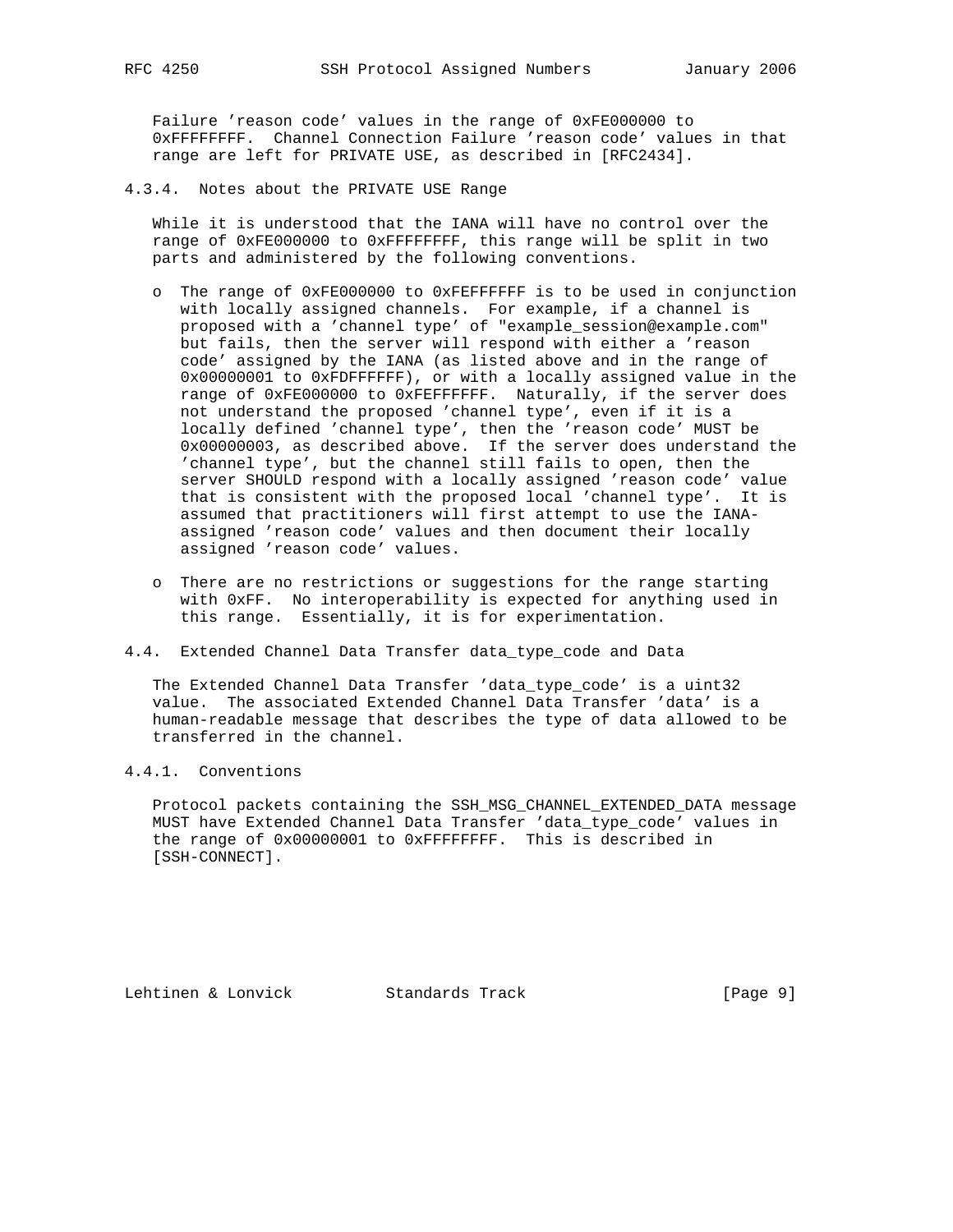# 4.4.2. Initial Assignments

 The initial assignments for the 'data\_type\_code' values and 'data' values are given in the table below. Note that the value for the 'data\_type\_code' is given in decimal format for readability, but the values are actually uint32 values.

| Symbolic name            | data_type_code |
|--------------------------|----------------|
|                          |                |
| SSH EXTENDED DATA STDERR |                |

#### 4.4.3. Future Assignments

 Extended Channel Data Transfer 'data\_type\_code' values MUST be assigned sequentially. Requests for assignments of new Extended Channel Data Transfer 'data\_type\_code' values, and their associated Extended Channel Data Transfer 'data' strings, in the range of 0x00000002 to 0xFDFFFFFF, MUST be done through the IETF CONSENSUS method, as described in [RFC2434]. The IANA will not assign Extended Channel Data Transfer 'data\_type\_code' values in the range of 0xFE000000 to 0xFFFFFFFF. Extended Channel Data Transfer 'data\_type\_code' values in that range are left for PRIVATE USE, as described in [RFC2434].

# 4.5. Pseudo-Terminal Encoded Terminal Modes

SSH\_MSG\_CHANNEL\_REQUEST\_messages with a "pty-req" string MUST contain 'encoded terminal modes'. The 'encoded terminal modes' value is a byte stream of opcode-argument pairs.

### 4.5.1. Conventions

 Protocol packets containing the SSH\_MSG\_CHANNEL\_REQUEST message with a "pty-req" string MUST contain an 'encoded terminal modes' value. The opcode values consist of a single byte and are in the range of 1 to 255. Opcodes 1 to 159 have a uint32 argument. Opcodes 160 to 255 are not yet defined.

# 4.5.2. Initial Assignments

 The following table identifies the initial assignments of the opcode values that are used in the 'encoded terminal modes' value.

Lehtinen & Lonvick Standards Track [Page 10]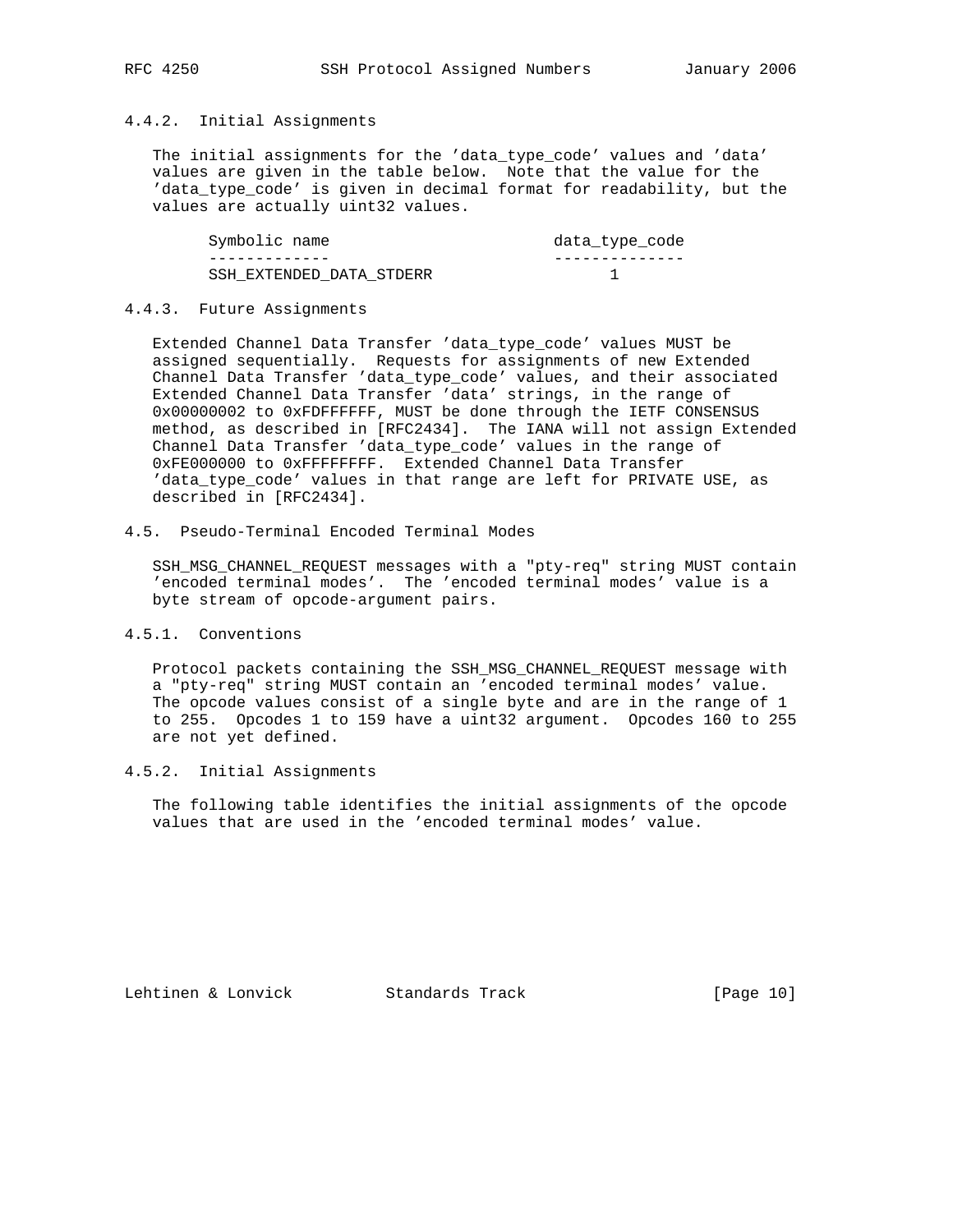| <b>RFC</b> | 4250 |  |
|------------|------|--|
|            |      |  |

| opcode       | mnemonic       | description                                                                                                                              |
|--------------|----------------|------------------------------------------------------------------------------------------------------------------------------------------|
| 0            | TTY_OP_END     | Indicates end of options.                                                                                                                |
| $\mathbf{1}$ | <b>VINTR</b>   | Interrupt character; 255 if none. Similarly<br>for the other characters.<br>Not all of these<br>characters are supported on all systems. |
| 2            | VQUIT          | The quit character (sends SIGQUIT signal on<br>POSIX systems).                                                                           |
| 3            | VERASE         | Erase the character to left of the cursor.                                                                                               |
| 4            | VKILL          | Kill the current input line.                                                                                                             |
| 5            | VEOF           | End-of-file character (sends EOF from the<br>terminal).                                                                                  |
| 6            | <b>VEOL</b>    | End-of-line character in addition to<br>carriage return and/or linefeed.                                                                 |
| 7            | VEOL2          | Additional end-of-line character.                                                                                                        |
| 8            | VSTART         | Continues paused output (normally<br>$control-Q)$ .                                                                                      |
| 9            | VSTOP          | Pauses output (normally control-S).                                                                                                      |
| 10           | VSUSP          | Suspends the current program.                                                                                                            |
| 11           | VDSUSP         | Another suspend character.                                                                                                               |
| 12           | VREPRINT       | Reprints the current input line.                                                                                                         |
| 13           | VWERASE        | Erases a word left of cursor.                                                                                                            |
| 14           | VLNEXT         | Enter the next character typed literally,<br>even if it is a special character                                                           |
| 15           | VFLUSH         | Character to flush output.                                                                                                               |
| 16           | VSWTCH         | Switch to a different shell layer.                                                                                                       |
| 17           | <b>VSTATUS</b> | Prints system status line (load, command,<br>pid, etc).                                                                                  |
| 18           | VDISCARD       | Toggles the flushing of terminal output.                                                                                                 |
| 30           | IGNPAR         | The ignore parity flag.<br>The parameter<br>SHOULD be 0 if this flag is FALSE,<br>and 1 if it is TRUE.                                   |
| 31           | PARMRK         | Mark parity and framing errors.                                                                                                          |
| 32           | INPCK          | Enable checking of parity errors.                                                                                                        |
| 33           | ISTRIP         | Strip 8th bit off characters.                                                                                                            |
| 34           | INLCR          | Map NL into CR on input.                                                                                                                 |
| 35           | IGNCR          | Ignore CR on input.                                                                                                                      |
| 36           | ICRNL          | Map CR to NL on input.                                                                                                                   |
| 37           | <b>IUCLC</b>   | Translate uppercase characters to<br>lowercase.                                                                                          |
| 38           | IXON           | Enable output flow control.                                                                                                              |
| 39           | IXANY          | Any char will restart after stop.                                                                                                        |
| 40           | IXOFF          | Enable input flow control.                                                                                                               |
| 41           | IMAXBEL        | Ring bell on input queue full.                                                                                                           |
| 50           | ISIG           | Enable signals INTR, QUIT, [D]SUSP.                                                                                                      |
| 51           | ICANON         | Canonicalize input lines.                                                                                                                |

Lehtinen & Lonvick Standards Track [Page 11]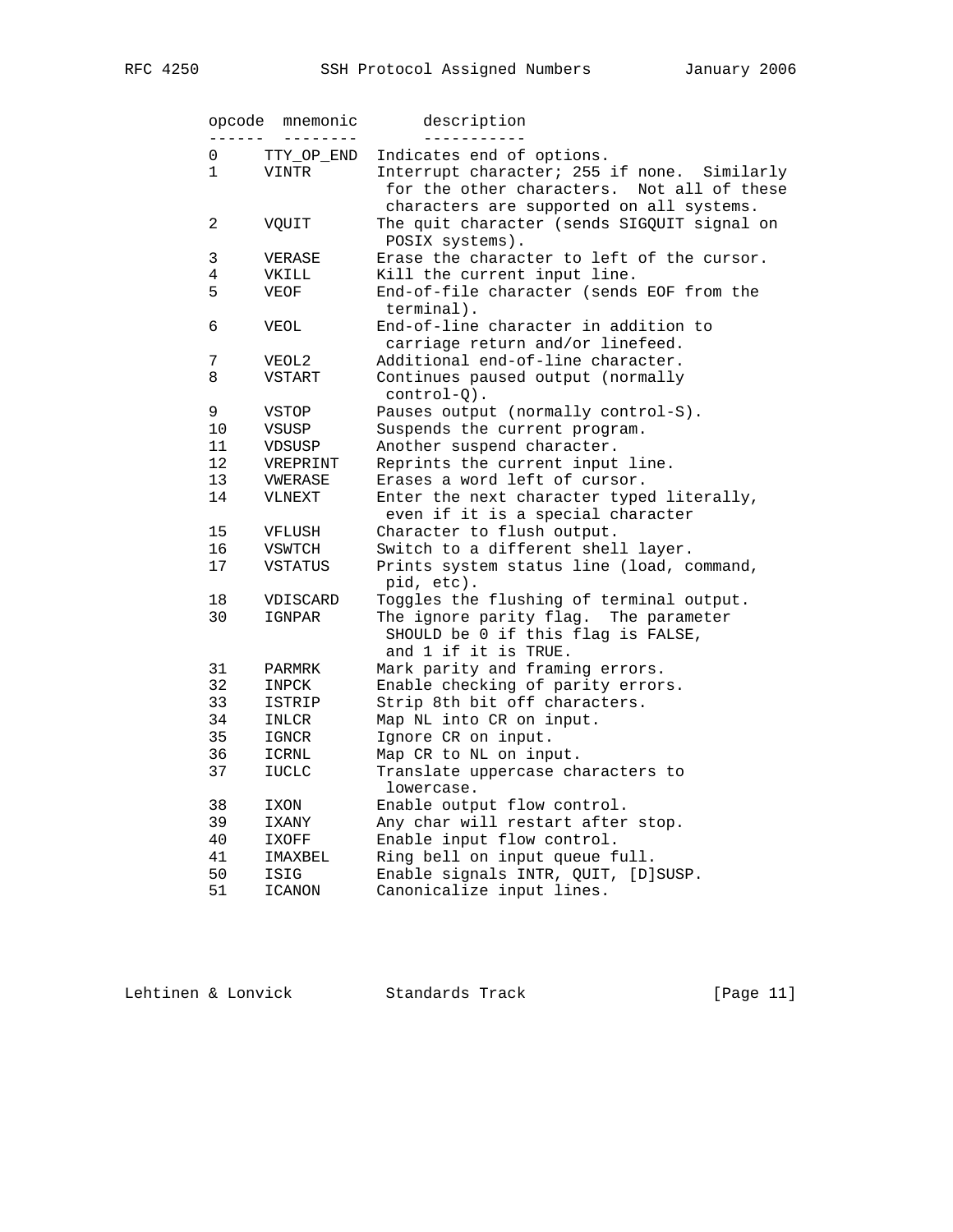| 52 | XCASE             | Enable input and output of uppercase<br>characters by preceding their lowercase<br>equivalents with " $\langle$ ". |
|----|-------------------|--------------------------------------------------------------------------------------------------------------------|
| 53 | ECHO              | Enable echoing.                                                                                                    |
| 54 | ECHOE             | Visually erase chars.                                                                                              |
| 55 | ECHOK             | Kill character discards current line.                                                                              |
| 56 | ECHONL            | Echo NL even if ECHO is off.                                                                                       |
| 57 | NOFLSH            | Don't flush after interrupt.                                                                                       |
| 58 | TOSTOP            | Stop background jobs from output.                                                                                  |
| 59 | IEXTEN            | Enable extensions.                                                                                                 |
| 60 | ECHOCTL           | Echo control characters as $\hat{\ }$ (Char).                                                                      |
| 61 | <b>ECHOKE</b>     | Visual erase for line kill.                                                                                        |
| 62 | PENDIN            | Retype pending input.                                                                                              |
| 70 | OPOST             | Enable output processing.                                                                                          |
| 71 | OLCUC             | Convert lowercase to uppercase.                                                                                    |
| 72 | ONLCR             | Map NL to CR-NL.                                                                                                   |
| 73 | OCRNL             | Translate carriage return to newline                                                                               |
|    |                   | (output).                                                                                                          |
| 74 | ONOCR             | Translate newline to carriage                                                                                      |
|    |                   | return-newline (output).                                                                                           |
| 75 | ONLRET            | Newline performs a carriage return                                                                                 |
|    |                   | (output).                                                                                                          |
| 90 | CS7               | 7 bit mode.                                                                                                        |
| 91 | CS8               | 8 bit mode.                                                                                                        |
| 92 | PARENB            | Parity enable.                                                                                                     |
| 93 | PARODD            | Odd parity, else even.                                                                                             |
|    |                   |                                                                                                                    |
|    | 128 TTY OP ISPEED | Specifies the input baud rate in                                                                                   |
|    |                   | bits per second.                                                                                                   |
|    | 129 TTY_OP_OSPEED | Specifies the output baud rate in                                                                                  |
|    |                   | bits per second.                                                                                                   |

# 4.5.3. Future Assignments

 Requests for assignments of new opcodes and their associated arguments MUST be done through the IETF CONSENSUS method, as described in [RFC2434].

# 4.6. Names

 In the following sections, the values for the name spaces are textual. The conventions and instructions to the IANA for future assignments are given in this section. The initial assignments are given in their respective sections.

Lehtinen & Lonvick Standards Track [Page 12]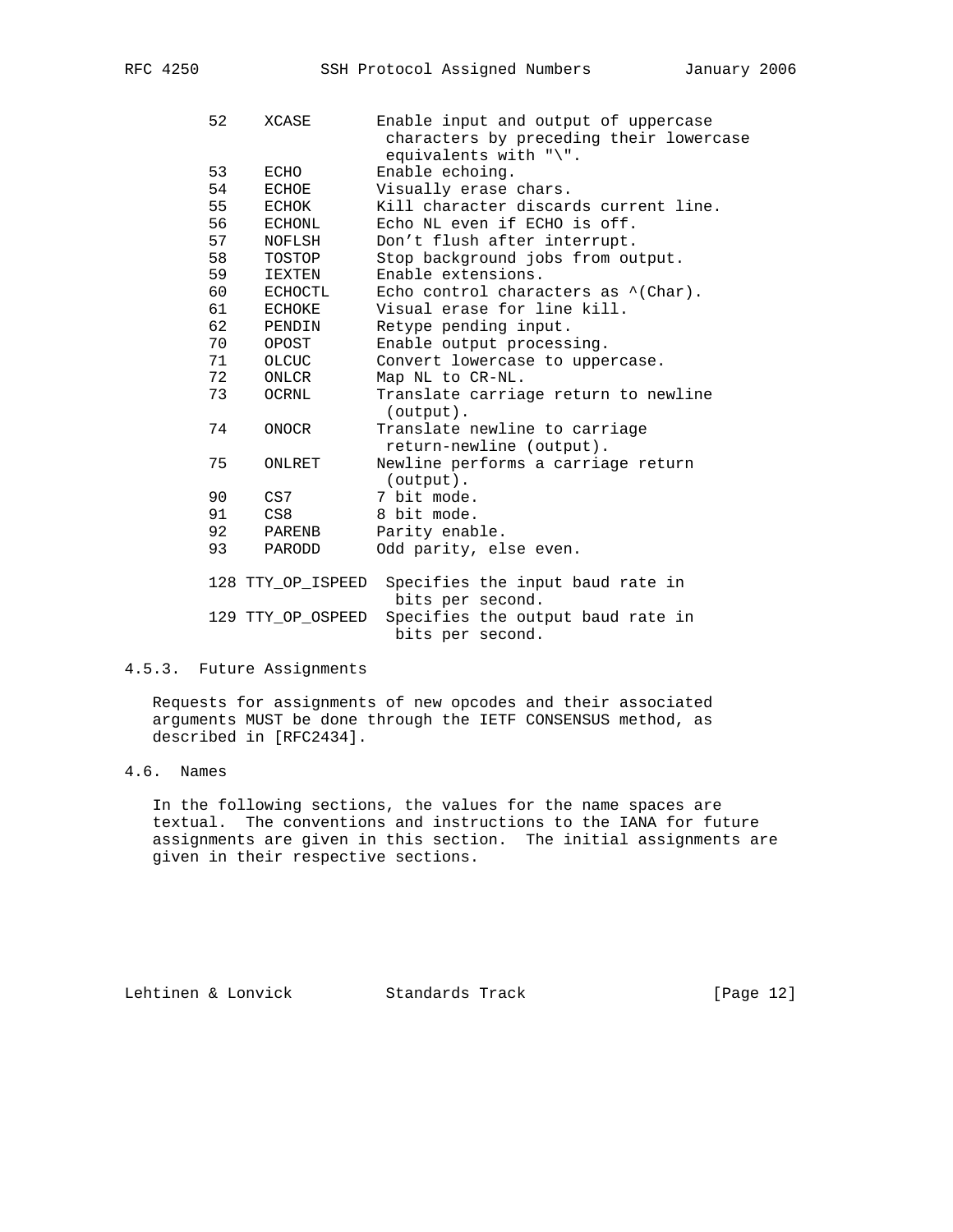# 4.6.1. Conventions for Names

 All names registered by the IANA in the following sections MUST be printable US-ASCII strings, and MUST NOT contain the characters at sign ("@"), comma (","), whitespace, control characters (ASCII codes 32 or less), or the ASCII code 127 (DEL). Names are case-sensitive, and MUST NOT be longer than 64 characters.

 A provision is made here for locally extensible names. The IANA will not register, and will not control, names with the at-sign in them.

 Names with the at-sign in them will have the format of "name@domainname" (without the double quotes) where the part preceding the at-sign is the name. The format of the part preceding the at-sign is not specified; however, these names MUST be printable US-ASCII strings, and MUST NOT contain the comma character (","), whitespace, control characters (ASCII codes 32 or less), or the ASCII code 127 (DEL). They MUST have only a single at-sign in them. The part following the at-sign MUST be a valid, fully qualified internet domain name [RFC1034] controlled by the person or organization defining the name. Names are case-sensitive, and MUST NOT be longer than 64 characters. It is up to each domain how it manages its local namespace. It has been noted that these names resemble STD 11 [RFC0822] email addresses. This is purely coincidental and has nothing to do with STD 11 [RFC0822]. An example of a locally defined name is "ourcipher-cbc@example.com" (without the double quotes).

4.6.2. Future Assignments of Names

 Requests for assignments of new names MUST be done through the IETF CONSENSUS method, as described in [RFC2434].

4.7. Service Names

 The 'service name' is used to describe a protocol layer. The following table lists the initial assignments of the 'service name' values.

| Service Name   | Reference      |
|----------------|----------------|
|                |                |
| ssh-userauth   | [SSH-USERAUTH] |
| ssh-connection | [SSH-CONNECT]  |

Lehtinen & Lonvick Standards Track [Page 13]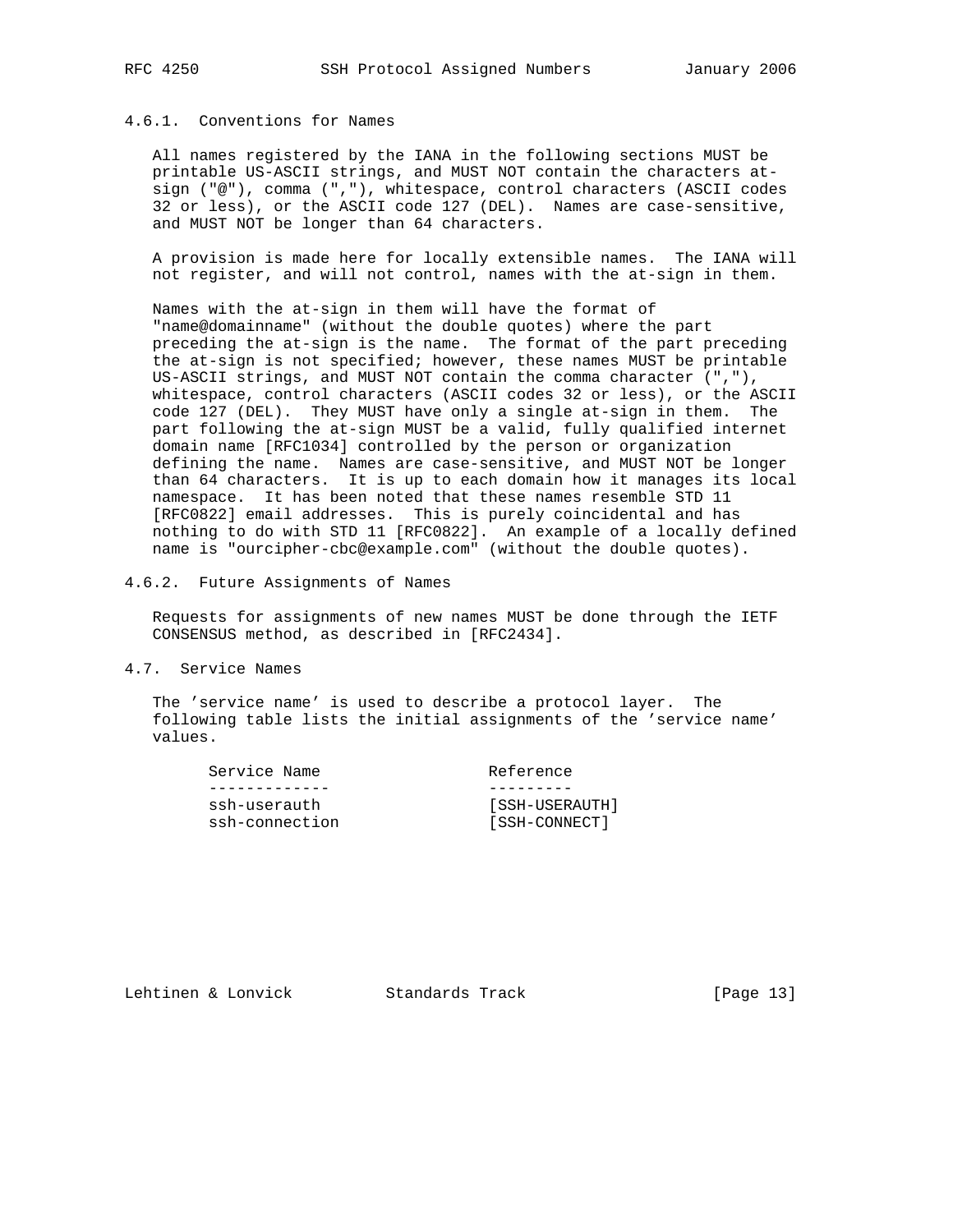# 4.8. Authentication Method Names

 The Authentication Method Name is used to describe an authentication method for the "ssh-userauth" service [SSH-USERAUTH]. The following table identifies the initial assignments of the Authentication Method Names.

| Method Name | Reference                   |  |  |
|-------------|-----------------------------|--|--|
|             |                             |  |  |
| publickey   | [SSH-USERAUTH, Section 7]   |  |  |
| password    | [SSH-USERAUTH, Section 8]   |  |  |
| hostbased   | [SSH-USERAUTH, Section 9]   |  |  |
| none        | [SSH-USERAUTH, Section 5.2] |  |  |
|             |                             |  |  |

# 4.9. Connection Protocol Assigned Names

 The following table lists the initial assignments to the Connection Protocol Type and Request names.

4.9.1. Connection Protocol Channel Types

 The following table lists the initial assignments of the Connection Protocol Channel Types.

| Channel type    | Reference                    |  |
|-----------------|------------------------------|--|
|                 |                              |  |
| session         | [SSH-CONNECT, Section 6.1]   |  |
| x11             | [SSH-CONNECT, Section 6.3.2] |  |
| forwarded-tcpip | [SSH-CONNECT, Section 7.2]   |  |
| direct-tcpip    | [SSH-CONNECT, Section 7.2]   |  |

4.9.2. Connection Protocol Global Request Names

 The following table lists the initial assignments of the Connection Protocol Global Request Names.

| Request type         | Reference                  |
|----------------------|----------------------------|
|                      |                            |
| tcpip-forward        | [SSH-CONNECT, Section 7.1] |
| cancel-tcpip-forward | [SSH-CONNECT, Section 7.1] |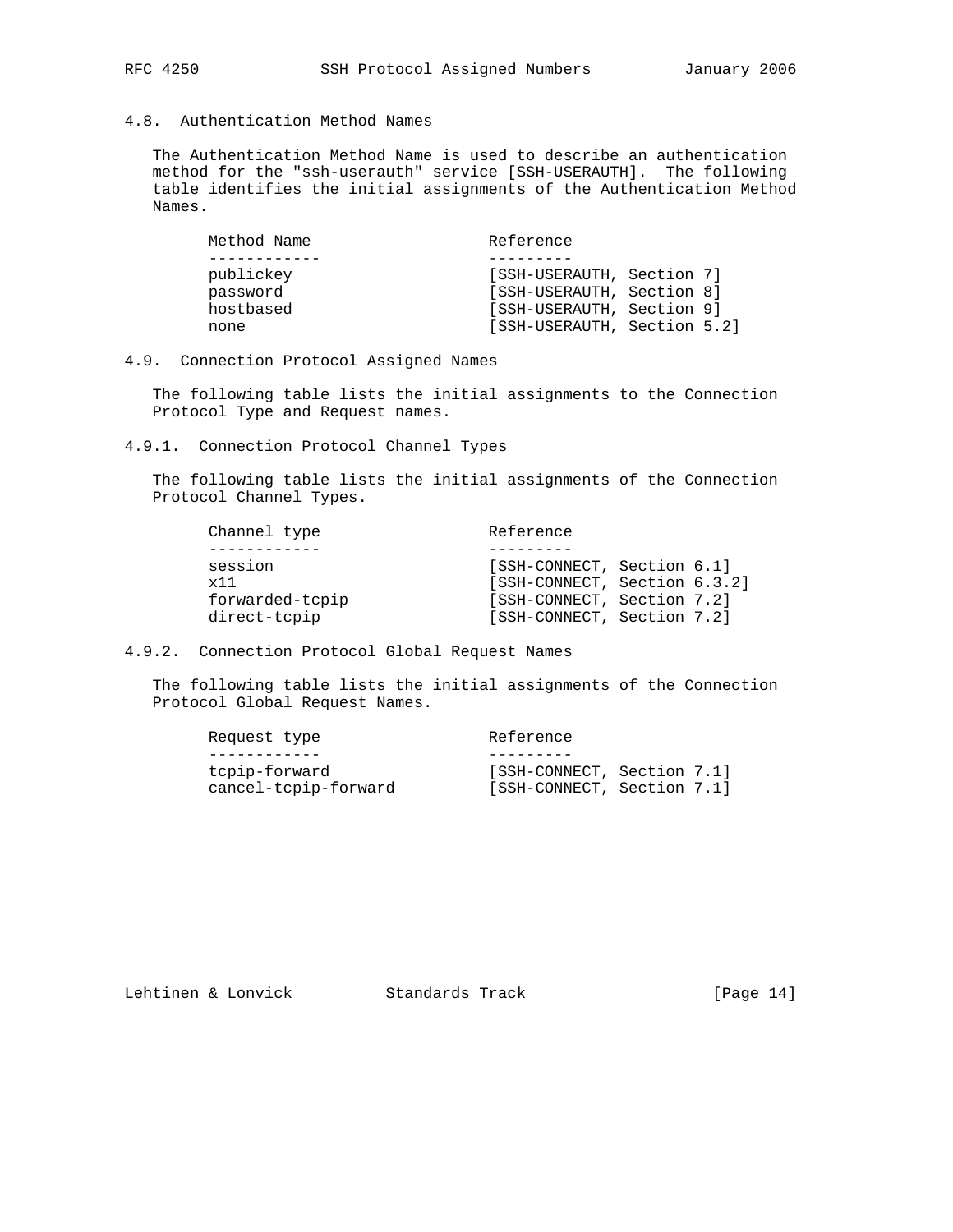# 4.9.3. Connection Protocol Channel Request Names

 The following table lists the initial assignments of the Connection Protocol Channel Request Names.

| Request type  | Reference                    |
|---------------|------------------------------|
|               |                              |
| pty-req       | [SSH-CONNECT, Section 6.2]   |
| $x11 - req$   | [SSH-CONNECT, Section 6.3.1] |
| env           | [SSH-CONNECT, Section 6.4]   |
| shell         | [SSH-CONNECT, Section 6.5]   |
| exec          | [SSH-CONNECT, Section 6.5]   |
| subsystem     | [SSH-CONNECT, Section 6.5]   |
| window-change | [SSH-CONNECT, Section 6.7]   |
| xon-xoff      | [SSH-CONNECT, Section 6.8]   |
| signal        | [SSH-CONNECT, Section 6.9]   |
| exit-status   | [SSH-CONNECT, Section 6.10]  |
| exit-signal   | [SSH-CONNECT, Section 6.10]  |

4.9.4. Initial Assignment of Signal Names

 The following table lists the initial assignments of the Signal Names.

| Signal | Reference     |
|--------|---------------|
|        |               |
| ABRT   | [SSH-CONNECT] |
| ALRM   | [SSH-CONNECT] |
| FPE    | [SSH-CONNECT] |
| HUP    | [SSH-CONNECT] |
| ILL    | [SSH-CONNECT] |
| INT    | [SSH-CONNECT] |
| KILL   | [SSH-CONNECT] |
| PIPE   | [SSH-CONNECT] |
| OUIT   | [SSH-CONNECT] |
| SEGV   | [SSH-CONNECT] |
| TERM   | [SSH-CONNECT] |
| USR1   | [SSH-CONNECT] |
| USR2   | [SSH-CONNECT] |

4.9.5. Connection Protocol Subsystem Names

 There are no initial assignments of the Connection Protocol Subsystem Names.

Lehtinen & Lonvick Standards Track [Page 15]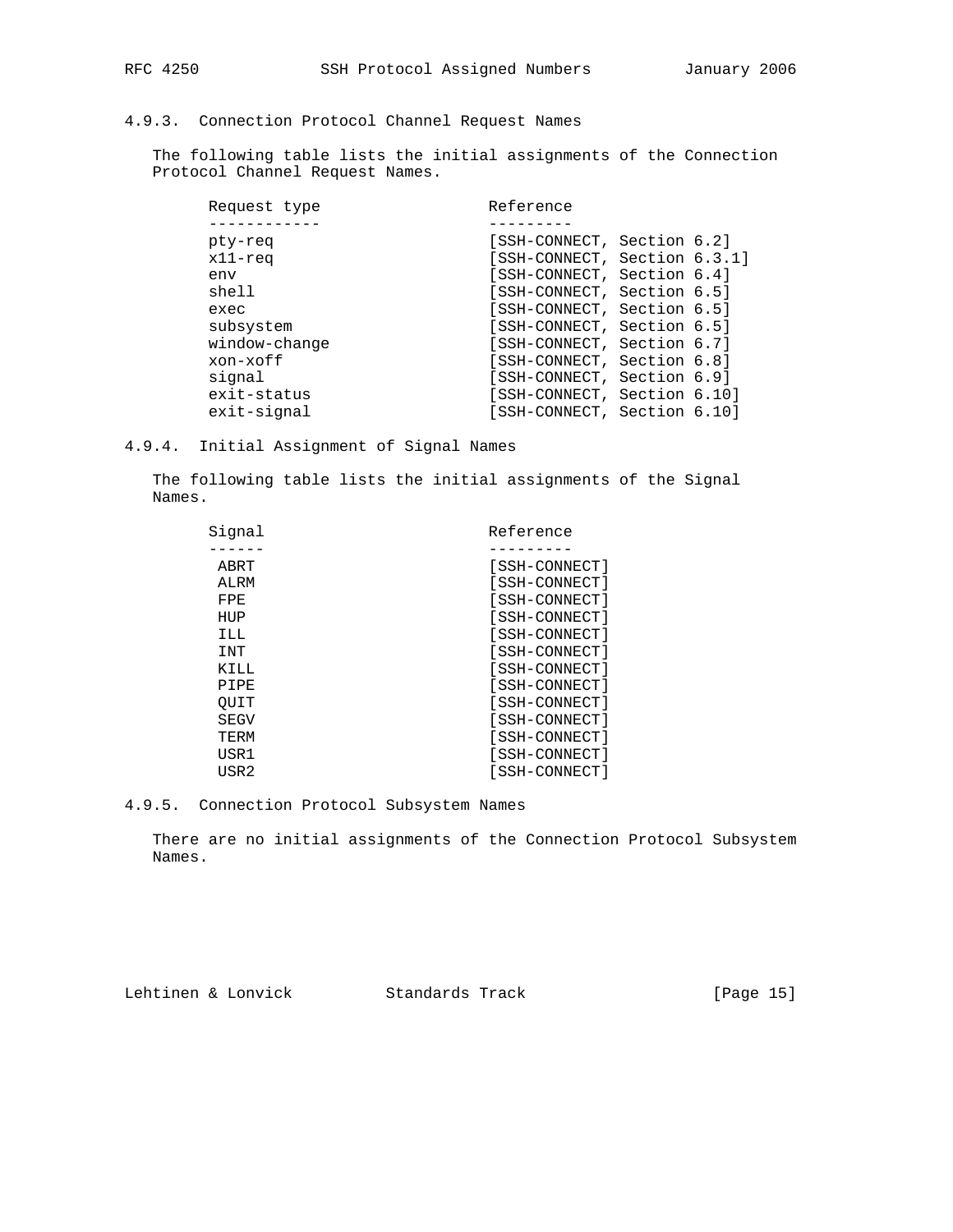# 4.10. Key Exchange Method Names

 The name "diffie-hellman-group1-sha1" is used for a key exchange method using an Oakley group, as defined in [RFC2409]. SSH maintains its own group identifier space, which is logically distinct from Oakley [RFC2412] and IKE; however, for one additional group, the Working Group adopted the number assigned by [RFC3526], using "diffie-hellman-group14-sha1" for the name of the second defined group. Implementations should treat these names as opaque identifiers and should not assume any relationship between the groups used by SSH and the groups defined for IKE.

 The following table identifies the initial assignments of the key exchange methods.

| Method name                                               | Reference                                            |
|-----------------------------------------------------------|------------------------------------------------------|
|                                                           |                                                      |
| diffie-hellman-group1-shal<br>diffie-hellman-group14-shal | [SSH-TRANS, Section 8.1]<br>[SSH-TRANS, Section 8.2] |

### 4.11. Assigned Algorithm Names

#### 4.11.1. Encryption Algorithm Names

 The following table identifies the initial assignment of the Encryption Algorithm Names.

| [SSH-TRANS, Section 6.3]<br>3des-cbc<br>blowfish-cbc<br>[SSH-TRANS, Section 6.3]<br>twofish256-cbc<br>[SSH-TRANS, Section 6.3] |  |
|--------------------------------------------------------------------------------------------------------------------------------|--|
|                                                                                                                                |  |
|                                                                                                                                |  |
|                                                                                                                                |  |
|                                                                                                                                |  |
| twofish-cbc<br>[SSH-TRANS, Section 6.3]                                                                                        |  |
| twofish192-cbc<br>[SSH-TRANS, Section 6.3]                                                                                     |  |
| twofish128-cbc<br>[SSH-TRANS, Section 6.3]                                                                                     |  |
| $aes256$ -c $bc$<br>[SSH-TRANS, Section 6.3]                                                                                   |  |
| [SSH-TRANS, Section 6.3]<br>aes192-cbc                                                                                         |  |
| aes128-cbc<br>[SSH-TRANS, Section 6.3]                                                                                         |  |
| serpent256-cbc<br>[SSH-TRANS, Section 6.3]                                                                                     |  |
| serpent192-cbc<br>[SSH-TRANS, Section 6.3]                                                                                     |  |
| serpent128-cbc<br>[SSH-TRANS, Section 6.3]                                                                                     |  |
| [SSH-TRANS, Section 6.3]<br>arcfour                                                                                            |  |
| idea-cbc<br>[SSH-TRANS, Section 6.3]                                                                                           |  |
| $cast128 - cbc$<br>[SSH-TRANS, Section 6.3]                                                                                    |  |
| [SSH-TRANS, Section 6.3]<br>none                                                                                               |  |
| [FIPS-46-3] HISTORIC; See<br>des-cbc                                                                                           |  |
| page $4$ of [FIPS-46-3]                                                                                                        |  |

Lehtinen & Lonvick Standards Track [Page 16]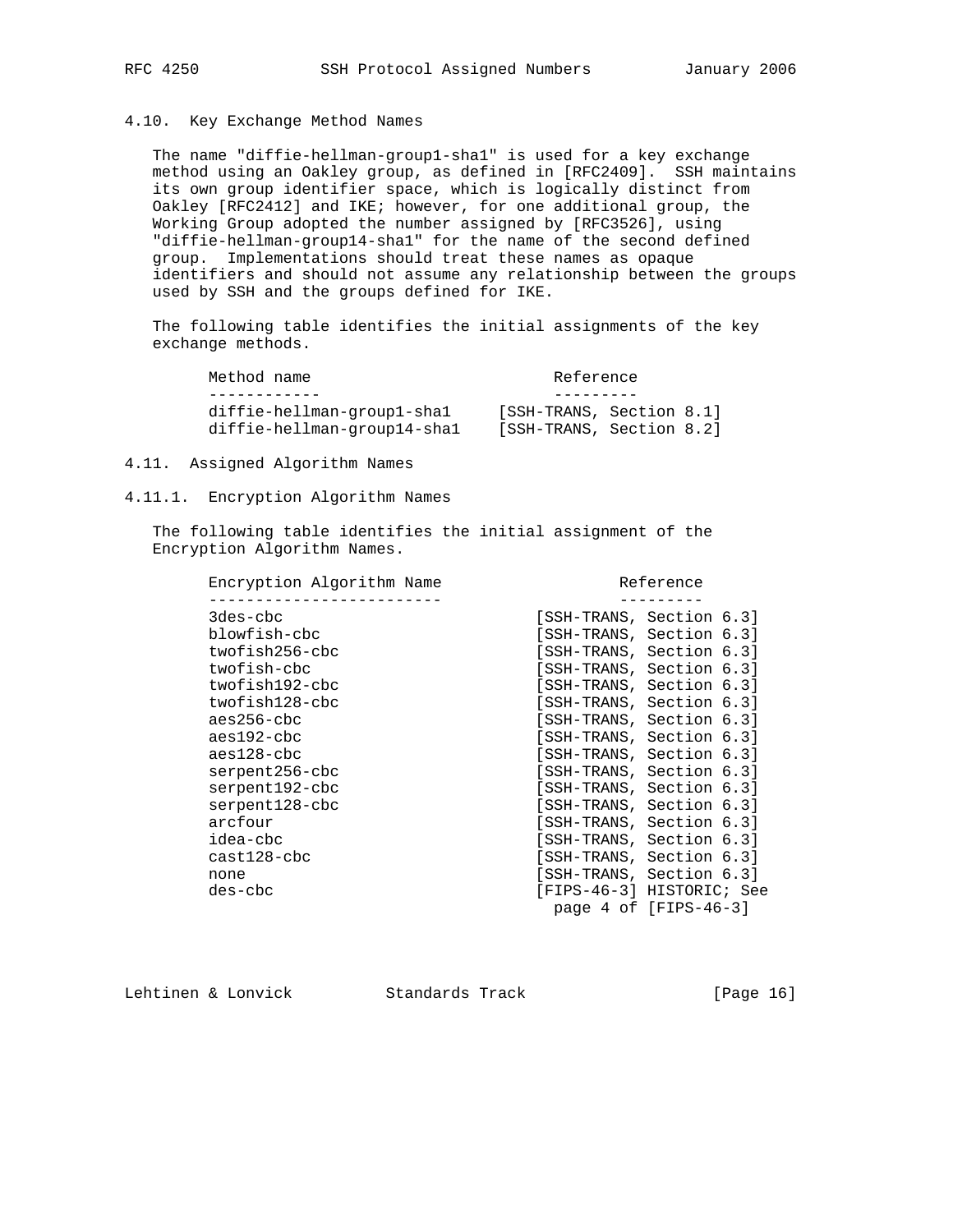# 4.11.2. MAC Algorithm Names

 The following table identifies the initial assignments of the MAC Algorithm Names.

|                     | MAC Algorithm Name | Reference                |  |
|---------------------|--------------------|--------------------------|--|
|                     |                    |                          |  |
| hmac-shal           |                    | [SSH-TRANS, Section 6.4] |  |
| $hmac - sha1 - 96$  |                    | [SSH-TRANS, Section 6.4] |  |
| hmac-md5            |                    | [SSH-TRANS, Section 6.4] |  |
| $hmac$ $-md5$ $-96$ |                    | [SSH-TRANS, Section 6.4] |  |
| none                |                    | [SSH-TRANS, Section 6.4] |  |

# 4.11.3. Public Key Algorithm Names

 The following table identifies the initial assignments of the Public Key Algorithm names.

| Public Key Algorithm Name | Reference                |  |
|---------------------------|--------------------------|--|
|                           |                          |  |
| ssh-dss                   | [SSH-TRANS, Section 6.6] |  |
| ssh-rsa                   | [SSH-TRANS, Section 6.6] |  |
| pgp-sign-rsa              | [SSH-TRANS, Section 6.6] |  |
| pqp-sign-dss              | [SSH-TRANS, Section 6.6] |  |

# 4.11.4. Compression Algorithm Names

 The following table identifies the initial assignments of the Compression Algorithm names.

| Compression Algorithm Name | Reference                |
|----------------------------|--------------------------|
|                            |                          |
| none                       | [SSH-TRANS, Section 6.2] |
| zlih                       | [SSH-TRANS, Section 6.2] |

5. Security Considerations

 This protocol provides a secure encrypted channel over an insecure network.

 Full security considerations for this protocol are provided in [SSH-ARCH].

Lehtinen & Lonvick Standards Track [Page 17]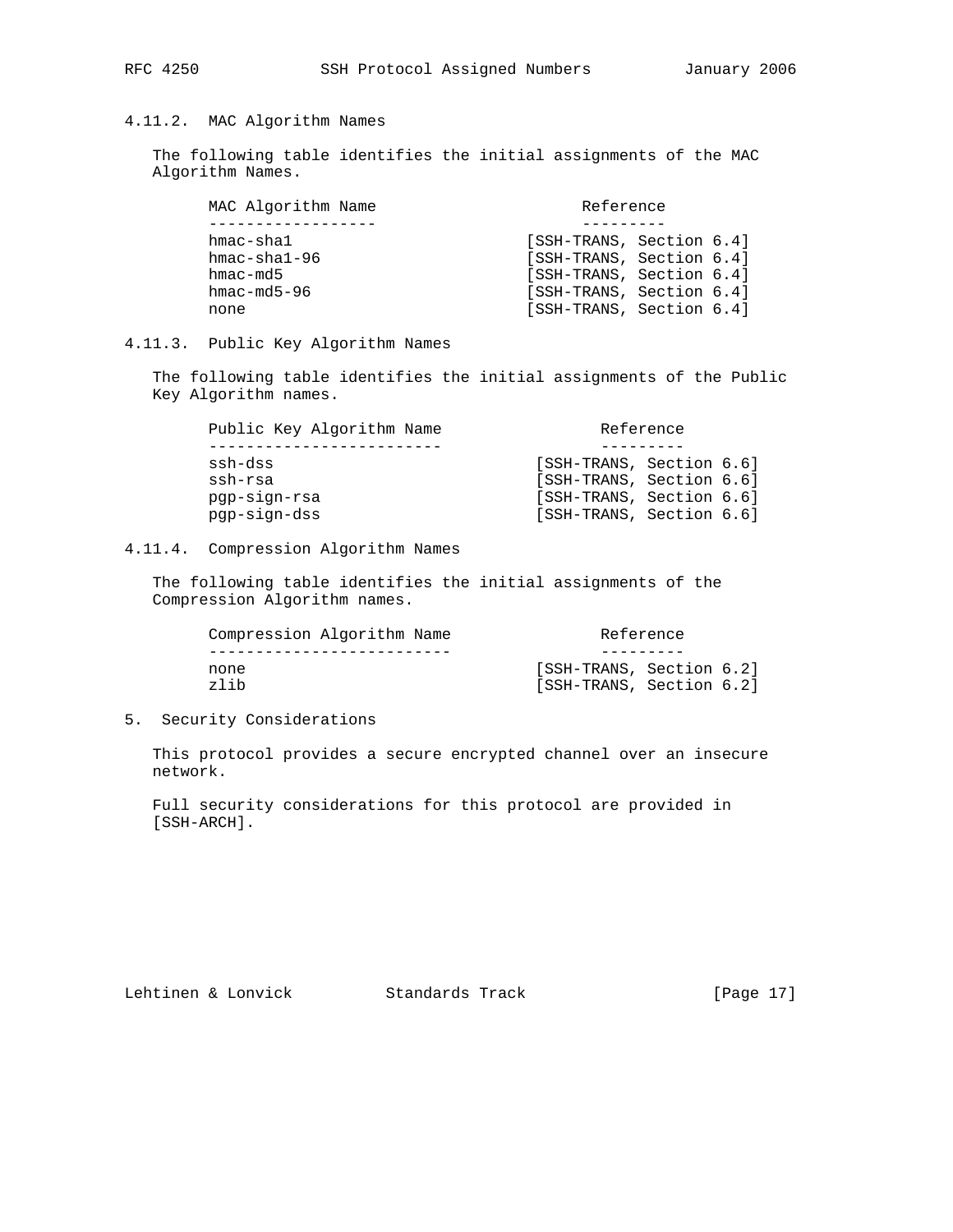# 6. References

- 6.1. Normative References
	- [SSH-ARCH] Ylonen, T. and C. Lonvick, Ed., "The Secure Shell (SSH) Protocol Architecture", RFC 4251, January 2006.
	- [SSH-TRANS] Ylonen, T. and C. Lonvick, Ed., "The Secure Shell (SSH) Transport Layer Protocol", RFC 4253, January 2006.
	- [SSH-USERAUTH] Ylonen, T. and C. Lonvick, Ed., "The Secure Shell (SSH) Authentication Protocol", RFC 4252, January 2006.
	- [SSH-CONNECT] Ylonen, T. and C. Lonvick, Ed., "The Secure Shell (SSH) Connection Protocol", RFC 4254, January 2006.
	- [RFC2119] Bradner, S., "Key words for use in RFCs to Indicate Requirement Levels", BCP 14, RFC 2119, March 1997.
	- [RFC2409] Harkins, D. and D. Carrel, "The Internet Key Exchange (IKE)", RFC 2409, November 1998.
	- [RFC2434] Narten, T. and H. Alvestrand, "Guidelines for Writing an IANA Considerations Section in RFCs", BCP 26, RFC 2434, October 1998.
	- [RFC3526] Kivinen, T. and M. Kojo, "More Modular Exponential (MODP) Diffie-Hellman groups for Internet Key Exchange (IKE)", RFC 3526, May 2003.
- 6.2. Informative References
	- [RFC0822] Crocker, D., "Standard for the format of ARPA Internet text messages", STD 11, RFC 822, August 1982.
	- [RFC1034] Mockapetris, P., "Domain names concepts and facilities", STD 13, RFC 1034, November 1987.
	- [RFC2412] Orman, H., "The OAKLEY Key Determination Protocol", RFC 2412, November 1998.
	- [FIPS-46-3] US National Institute of Standards and Technology, "Data Encryption Standard (DES)", Federal Information Processing Standards Publication 46-3, October 1999.

Lehtinen & Lonvick Standards Track [Page 18]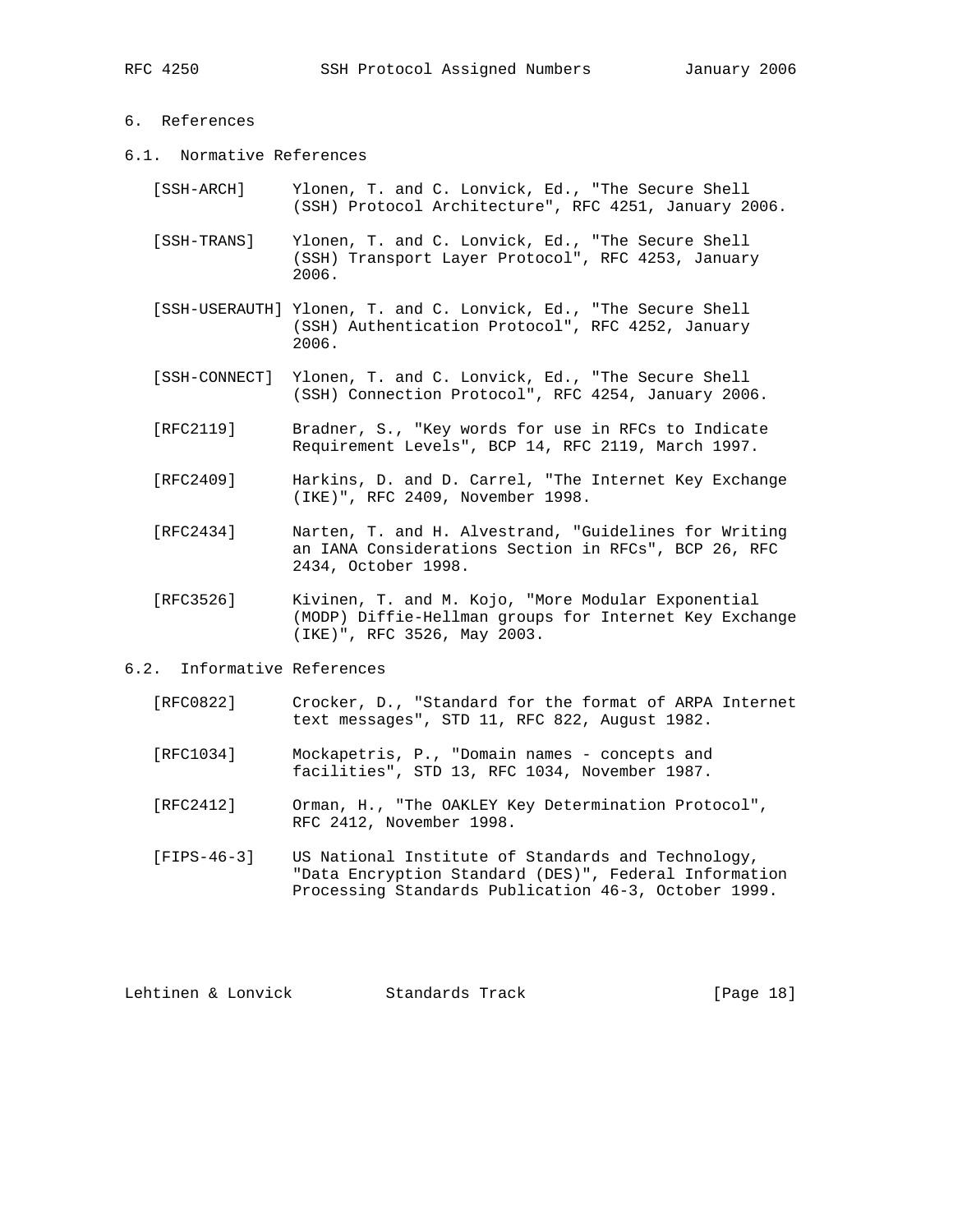Authors' Addresses

 Sami Lehtinen SSH Communications Security Corp Valimotie 17 00380 Helsinki Finland

EMail: sjl@ssh.com

 Chris Lonvick (editor) Cisco Systems, Inc. 12515 Research Blvd. Austin 78759 USA

EMail: clonvick@cisco.com

Trademark Notice

 "ssh" is a registered trademark in the United States and/or other countries.